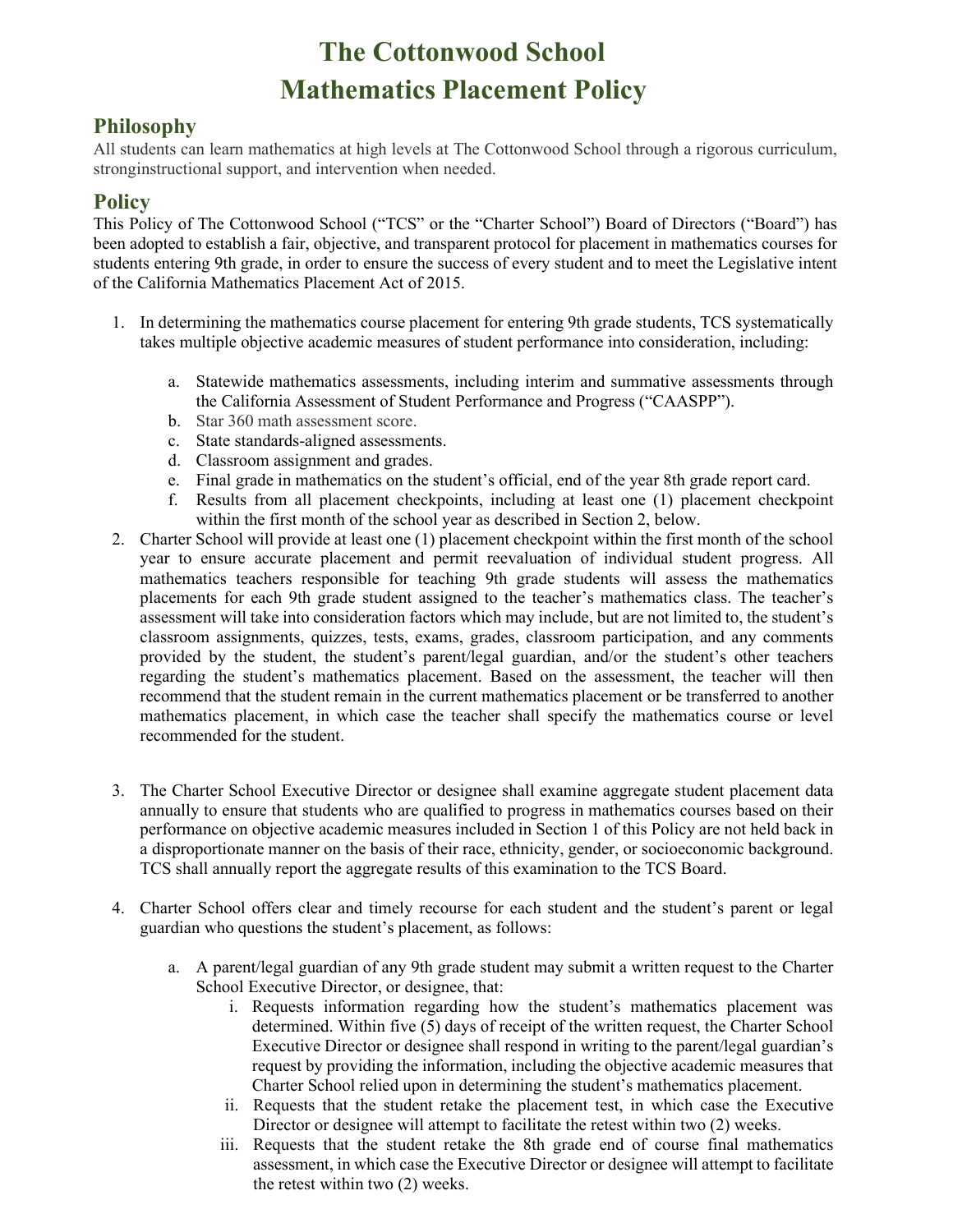- iv. Requests reconsideration of the student's mathematics placement based on objective academic measures. Within five (5) school days of receipt of the written request, the Charter School Executive Director or designee shall respond in writing to the parent/legal guardian's request. The Executive Director or designee and the student's mathematics teacher must assess the objective academic measures provided by the parent in conjunction with the objective academic measures identified in Section 1 and 2 of this Policy. Based on this assessment, the Executive Director or designee must determine whether the most appropriate mathematics placement for the student is the student's current placement or another placement, in which case the Executive Director shall specify the mathematics course or level recommended for the student. The Executive Director's or designee's response must provide the determination as well as the objective academic measures that the Executive Director or designee relied upon in making that determination.
- b. Notwithstanding the foregoing, if the Executive Director or designee requires additional time to respond to a parent/legal guardian's request, the Executive Director or designee will provide a written response indicating that additional time is needed. In no event shall the Executive Director's or designee's response time exceed one (1) month.
- c. If, after reconsideration of the student's mathematics placement by the Executive Director or designee, the parent/legal guardian is dissatisfied with the student's mathematics placement, the parent/legal guardian may choose to sign a voluntary waiver requesting that the student be placed in another mathematics course against the professional recommendation of the Executive Director or designee, acknowledging and accepting responsibility for this placement.
- 5. Charter School shall ensure that this Mathematics Placement Policy is posted on its website.
- 6. This Policy is adopted pursuant to the Mathematics Placement Act of 2015, enacted as Education Code Section 51224.7.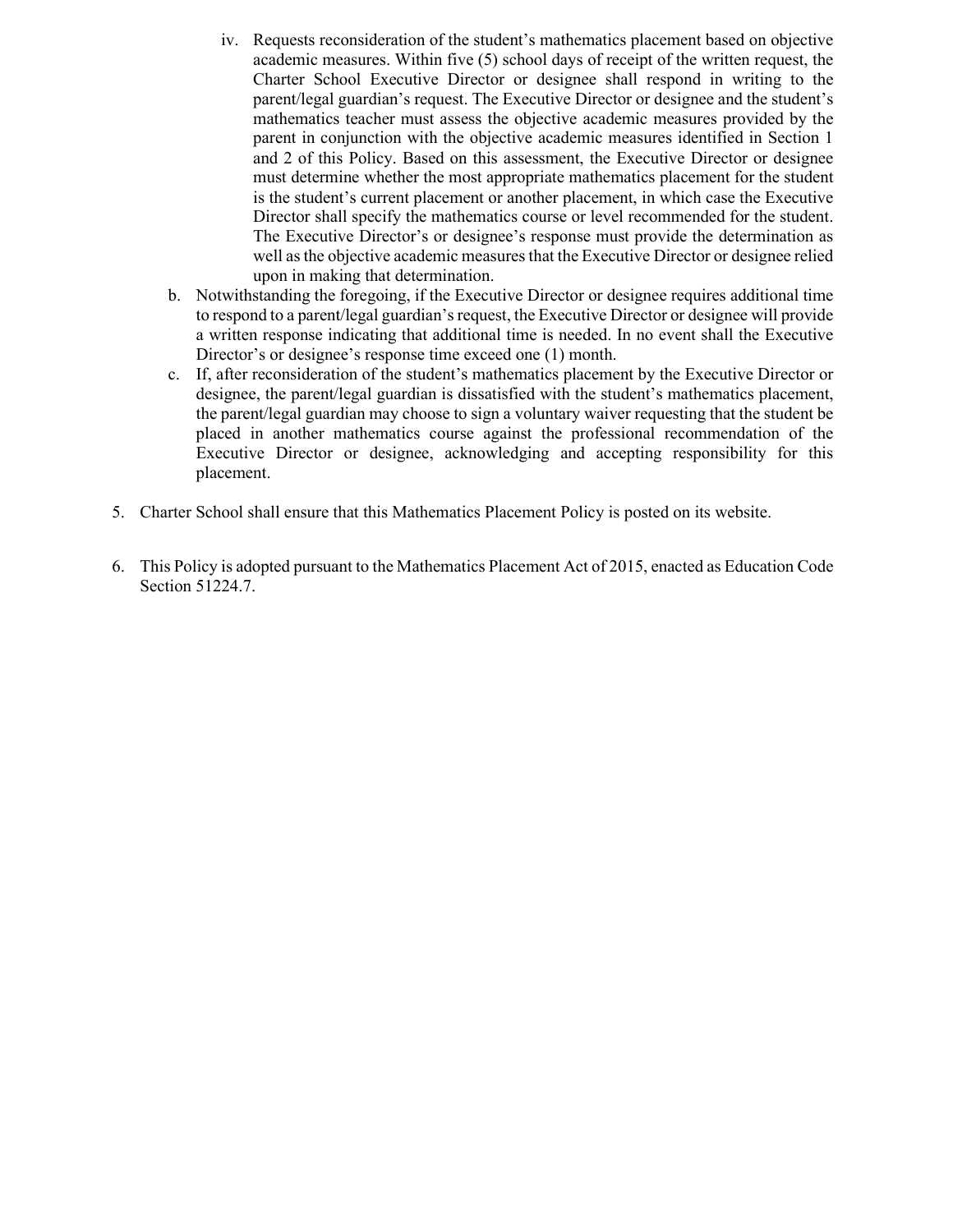### **Appendix A**

## **Path A Site Based and Homestudy - Math Courses**

| <b>Course Title</b>                   | <b>Course</b>                                                                                                                                                                                                                                                                                                                                                                                                                                                                                                                                                                                                                                                                               |
|---------------------------------------|---------------------------------------------------------------------------------------------------------------------------------------------------------------------------------------------------------------------------------------------------------------------------------------------------------------------------------------------------------------------------------------------------------------------------------------------------------------------------------------------------------------------------------------------------------------------------------------------------------------------------------------------------------------------------------------------|
| Pre-algebra                           | The focus of this course is to prepare students for Algebra 1 by providing students with experiences<br>to increase their understanding of mathematical concepts and the related skills and processes.<br><b>Course Placement Criteria</b>                                                                                                                                                                                                                                                                                                                                                                                                                                                  |
|                                       | Student earned below a C in 8 <sup>th</sup> grade math<br>Star 360 test recommendation<br>Standards-aligned assessment                                                                                                                                                                                                                                                                                                                                                                                                                                                                                                                                                                      |
| <b>Algebra I</b><br>(meets $a-g^*$ )  | The primary goal in Algebra 1 is to help students transfer their concrete mathematical knowledge to<br>more abstract algebraic generalizations. Students explore the topics that include recognizing and<br>developing patterns using tables, graphs and equations. Students will apply mathematical properties<br>to algebraic equations. Students will solve problems using equations, graphs and tables to investigate<br>linear relationships. Throughout this course, students will develop learning strategies, critical<br>thinking skills, and problem-solving techniques to prepare for subsequent math courses and college<br>entrance exams.<br><b>Course Placement Criteria</b> |
|                                       | Student earned a C or better in 8 <sup>th</sup> grade math<br>Star 360 test recommendation<br>Standards-aligned assessment                                                                                                                                                                                                                                                                                                                                                                                                                                                                                                                                                                  |
| <b>Geometry</b><br>(meets $a-g^*$ )   | The course develops an understanding of the key concepts: constructions, transformations, parallel<br>and perpendicular lines, right triangles, theorems involving proofs, trigonometry ratios, perimeter,<br>area, volume, and circles. The students will use modeling to extend their understanding of the<br>concepts through real world examples. Throughout this course, students will develop learning<br>strategies, critical thinking skills, and problem-solving techniques to prepare for subsequent math<br>courses and college entrance exams.<br><b>Course Placement Criteria</b>                                                                                              |
|                                       | Student earned a C or better in Algebra I or II<br>Star 360 test recommendation<br>Standards-aligned assessment                                                                                                                                                                                                                                                                                                                                                                                                                                                                                                                                                                             |
| <b>Algebra II</b><br>(meets $a-g^*$ ) | Topics covered will include equations and inequalities, coordinates and graphs, general functions,<br>polynomial and rational functions, exponential and logarithmic functions. Trigonometric functions<br>of angles and of real numbers, analytic trigonometry, systems of equations and inequalities,<br>sequences and series. Throughout this course, students will develop learning strategies, critical<br>thinking skills, and problem-solving techniques to prepare for subsequent math courses and college<br>entrance exams.<br><b>Course Placement Criteria</b>                                                                                                                   |
|                                       | Student earned a C or better in Geometry or Algebra I<br>Star 360 test recommendation<br>Standards-aligned assessment                                                                                                                                                                                                                                                                                                                                                                                                                                                                                                                                                                       |

**\*a-g are the UC admission requirements.**